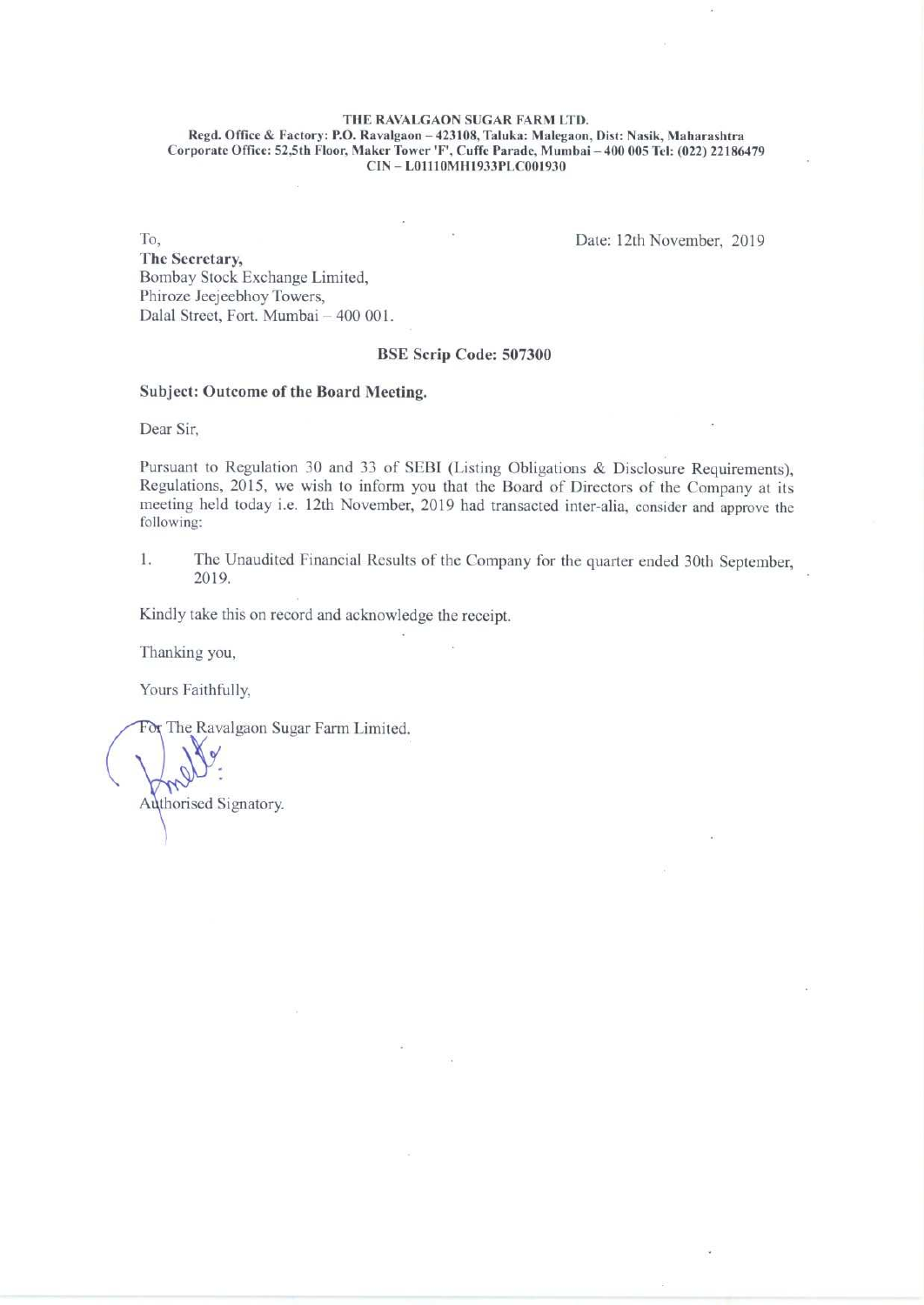

# PATKAR & PENDSE

CHARTERED ACCOUNTANTS 204, Chartered House, 297/298, Dr. Cawasji Hormasji Street, Next to Queens Road Church, Marine Lines, Mumbai - 400 002. Tel. : 2206 0309 / 2206 0868 \* website : www.patkarpendse.com E-mail : bnpco@rediffmail.com

# INDEPENDENT AUDITOR'S REVIEW REPORT ON REVIEW OF INTERIM FINANCIAL RESULTS

## TO THE BOARD OF DIRECTORS OF THE RAVALGAON SUGAR FARM LIMITED

- 1. We have reviewed the accompanying Statement of Unaudited Financial Results of THE RAVALGAON SUGAR FARM LIMITED ("the Company"), for the quarter and six months ended September 30, 2019 ("the Statement"), being submitted by the Company pursuant to the requirement of Regulation 33 of the SEBI (Listing Obligations and Disclosure Requirements) Regulations, 2015, as amended.
- This Statement, which is the responsibility of the Company's Management and approved by  $\overline{2}$ . the Company's Board of Directors, has been prepared in accordance with the recognition and measurement principles laid down in the Indian Accounting Standard 34 "Interim Financial Reporting" ("Ind AS 34"), prescribed under Section 133 of the Companies Act, 2013 read with relevant rules issued thereunder and other accounting principles generally accepted in India. Our responsibility is to express a conclusion on the Statement based on our review.
- We conducted our review of the Statement in accordance with the Standard on Review  $3.$ Engagements (SRE) 2410 'Review of Interim Financial Information Performed by the Independent Auditor of the Entity ', issued by the Institute of Chartered Accountants of India (ICAI). A review of interim financial information consists of making inquiries, primarily of the Company's personnel responsible for financial and accounting matters, and applying analytical and other review procedures. A review is substantially less in scope than an audit conducted in accordance with Standards on Auditing specified under section 143(10) of the Companies Act, 2013 and consequently does not enable us to obtain assurance that we would become aware of all significant matters that might be identified in an audit. Accordingly, we do not express an audit opinion.
- Based on our review conducted as stated in paragraph 3 above, nothing has come to our  $\overline{4}$ . attention that causes us to believe that the accompanying Statement, prepared in accordance with the recognition and measurement principles laid down in the aforesaid Indian Accounting Standard and other accounting principles generally accepted in India, has not disclosed the information required to be disclosed in terms of Regulation 33 of the SEBI (Listing Obligations and Disclosure Pequirements) Regulations, 2015, as amended. including the manner in which it is to be disclosed, or that it contains any material misstatement.

For Patkar&Pendse **Chartered Accountants** Firm Registration Ng. 1978240 M.No. 032625 UDIN : 19032625AAAAHO7902

Place: Mumbai Dated: 12<sup>th</sup> November, 2019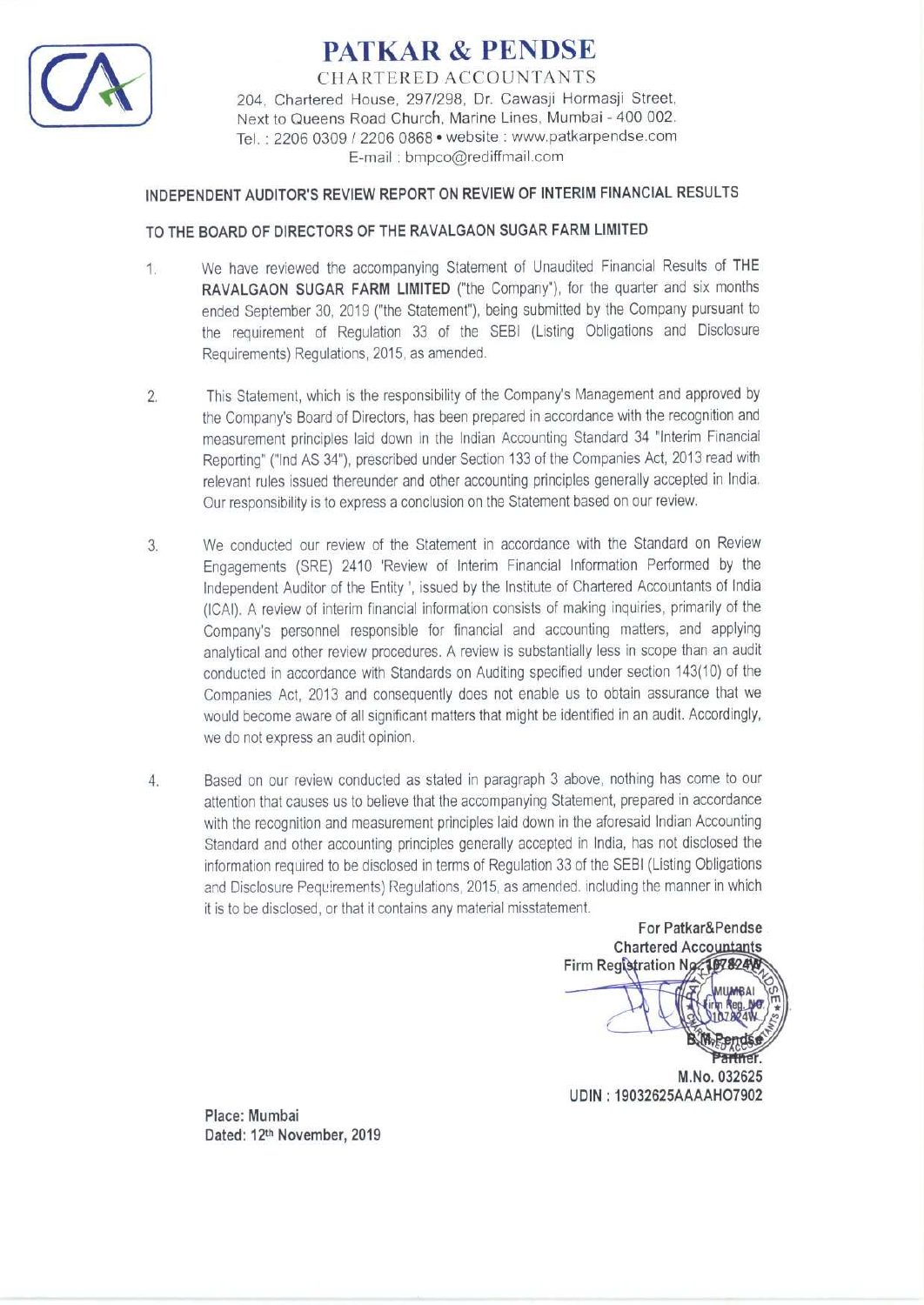|                |                                                                                                   | THE RAVALGAON SUGAR FARM LTD.                  |                           |                           |                           |                           |                         |
|----------------|---------------------------------------------------------------------------------------------------|------------------------------------------------|---------------------------|---------------------------|---------------------------|---------------------------|-------------------------|
|                | Reg. Off : P.O. RAVALGAON - 423108, TALUKA - MALEGAON, DISTRICT - NASHIK, MAHARASHTRA             |                                                |                           |                           |                           |                           |                         |
|                |                                                                                                   | Tel.: 02554 270274/ 270238, Fax: 02554 4270284 |                           |                           |                           |                           |                         |
|                |                                                                                                   | CIN: L01110MH1933PLC001930                     |                           |                           |                           |                           |                         |
|                | STATEMENT OF STANDALONE FINANCIAL RESULTS FOR THE QUARTER AND HALF YEAR ENDED 30TH SEPTEMBER 2019 |                                                |                           |                           |                           |                           |                         |
|                |                                                                                                   |                                                |                           |                           |                           |                           | (Rs.in lakhs)           |
|                |                                                                                                   |                                                | Quarter ended             |                           |                           | Half year ended           | Year ended              |
|                |                                                                                                   |                                                |                           |                           |                           |                           |                         |
| Sr.No.         | Particulars                                                                                       | 30.09.2019<br>(Unaudited)                      | 30.06.2019<br>(Unaudited) | 30.09.2018<br>(Unaudited) | 30.09.2019<br>(Unaudited) | 30.09.2018<br>(Unaudited) | 31.03.2019<br>(Audited) |
|                |                                                                                                   |                                                |                           |                           |                           |                           |                         |
| 1.1            | <b>Income from Operations</b>                                                                     |                                                |                           |                           |                           |                           |                         |
|                | (a) Revenue from Operations                                                                       | 291.34                                         | 242.75                    | 260.61                    | 534.09                    | 529.21                    | 1,126.88                |
|                | (b) Other Income                                                                                  | 1.00                                           | 2.94                      | 2.77                      | 3.95                      | 3.75                      | 17.06                   |
|                | <b>Total Income</b>                                                                               | 292.34                                         | 245.69                    | 263.38                    | 538.03                    | 532.96                    | 1143.94                 |
| $\overline{2}$ | Expenses                                                                                          |                                                |                           |                           |                           |                           |                         |
|                | (a) Cost of Materials Consumed                                                                    | 130.96                                         | 127.70                    | 167.66                    | 258.66                    | 272.23                    | 538.10                  |
|                | (b) Changes in Inventories of Finished goods, Work-in-Progress and<br>Stock in Trader trade       | 4.09                                           | (8.39)                    | (29.48)                   | (4.30)                    | 16.20                     | 42.83                   |
|                | (c) Employee Benefits Expense                                                                     | 105.03                                         | 106.92                    | 274.56                    | 211.95                    | 374.50                    | 593.38                  |
|                | (d) Finance Cost                                                                                  | 22.18                                          | 15.07                     | 76.10                     | 37.25                     | 153.01                    | 183,40                  |
|                | (e) Depreciation, Depletion and Amortisation Expense                                              | 5.08                                           | 5.08                      | 22.54                     | 10.16                     | 47.80                     | 96.59                   |
|                | (f) Other Expenses:                                                                               | 117.23                                         | 154.47                    | 156.57                    | 271.70                    | 188.00                    | 490.18                  |
|                | <b>Total Expenses</b>                                                                             | 384.57                                         | 400.86                    | 667.95                    | 785.42                    | 1,051.74                  | 1,944.49                |
| $\overline{3}$ | Total Profit/(Loss) before Exceptional items and tax                                              | (92.22)                                        | (155.17)                  | (404.57)                  | (247.39)                  | (518.78)                  | (800.55)                |
| 4              | <b>Exceptional Items</b>                                                                          | (74.87)                                        |                           | 2,428.20                  | (74.87)                   | 2,428.20                  | 2,455.45                |
| 5              | Total Profit/(Loss) before Tax                                                                    | (167.10)                                       | (155.17)                  | 2,023.63                  | (322.27)                  | 1,909.42                  | 1,654.90                |
| 6              | <b>Tax Expenses</b>                                                                               |                                                |                           |                           |                           |                           |                         |
| $\overline{7}$ | <b>Current Tax</b>                                                                                |                                                | ÷.                        | 375.00                    | ÷                         | 375.00                    | 375.00                  |
| 8              | Deferred Tax                                                                                      |                                                | ÷                         | (682.79)                  | ÷                         | (712.87)                  | (712.87)                |
| 9              | <b>Total Tax Expenses</b>                                                                         |                                                |                           | (307.79)                  |                           | (337.87)                  | (337.87)                |
| 10             | Total Profit/(Loss) for period from Continuing Operations                                         | (167.10)                                       | (155.17)                  | 2331.42                   | (322.27)                  | 2247.29                   | 1992.77                 |
| 11             | Profit/(Loss) from Discontinued Operation before Tax                                              |                                                |                           |                           |                           |                           |                         |
| 12             | Tax Expense of discontinued operations                                                            |                                                |                           |                           |                           |                           |                         |
| 13             | Net Profit/(Loss) from discontinued operations after tax                                          |                                                |                           |                           |                           |                           |                         |
| 14             | Total Comprehensive Income for the period net of Taxes                                            | (167.10)                                       | (155.17)                  | 2331.42                   | (322.27)                  | 2247.29                   | 1992.77                 |
| 15             | Other Comprehensive Income net of Taxes                                                           |                                                |                           |                           |                           |                           |                         |
| 16             | Total Profit/(Loss) for the period                                                                | (167.10)                                       | (155.17)                  | 2331.42                   | (322.27)                  | 2247.29                   | 1992.77                 |
| 17             | Details of Equity Share Capital                                                                   |                                                |                           |                           |                           |                           |                         |
|                | Paid - Up Equity Share Capital                                                                    | 34.00                                          | 34.00                     | 34.00                     | 34.00                     | 34.00                     | 34.00                   |
|                | Face Value of Equity Share Capital                                                                | Rs.50/-                                        | Rs.50/-                   | Rs.50/-                   | Rs:50/                    | Rs.50/-                   | $Rs.50/-$               |
| 18             | Reserves excluding revaluation reserve                                                            |                                                |                           |                           |                           |                           | 1,013.64                |
| 19             | Debenture Redemption Reserve                                                                      |                                                |                           |                           |                           |                           |                         |
| 20             | <b>Earning Per Share</b>                                                                          |                                                |                           |                           |                           |                           |                         |
| f.             | Earnings per equity share for continuing operations                                               |                                                |                           |                           |                           |                           |                         |
|                | Basic Earnings (loss) per share from continuing operations                                        | (245.73)                                       | (228.19)                  | 3428.56                   | (473.92)                  | 3304.84                   | 2930.55                 |
|                | Dilluted Earnings (Loss) per share from continuing operations                                     | (245.73)                                       | (228.19)                  | 3428.56                   | (473.92)                  | 3304.84                   | 2930.55                 |
| $\mathbf{11}$  | Earnings per equity share for discontinued operations                                             |                                                |                           |                           |                           |                           |                         |
|                | Basic Earnings (loss) per share from discontinued operations                                      |                                                |                           |                           |                           |                           |                         |
|                | Dilluted Earnings (Loss) per share from discontinued operations                                   |                                                |                           |                           |                           |                           |                         |
|                |                                                                                                   |                                                |                           |                           |                           |                           |                         |
| Ш              | Earnings per Equity Share (of Rs.50/- each)                                                       |                                                |                           |                           |                           |                           |                         |
|                | Basic Earning (Loss) per share from continuing and discontinued                                   |                                                |                           |                           |                           |                           |                         |
|                | operations                                                                                        | (245.73)                                       | (228.19)                  | 3428.56                   | (473.92)                  | 3304.84                   | 2930.55                 |
|                | Diluted Earnings (Loss) per share from continuing and discontinued<br>operations                  | (245.73)                                       | (228.19)                  | 3428.56                   | (473.92)                  | 3304.84                   | 2930.55                 |
|                |                                                                                                   |                                                |                           |                           |                           |                           |                         |

4

 $\begin{picture}(20,20) \put(0,0){\line(1,0){10}} \put(15,0){\line(1,0){10}} \put(15,0){\line(1,0){10}} \put(15,0){\line(1,0){10}} \put(15,0){\line(1,0){10}} \put(15,0){\line(1,0){10}} \put(15,0){\line(1,0){10}} \put(15,0){\line(1,0){10}} \put(15,0){\line(1,0){10}} \put(15,0){\line(1,0){10}} \put(15,0){\line(1,0){10}} \put(15,0){\line(1$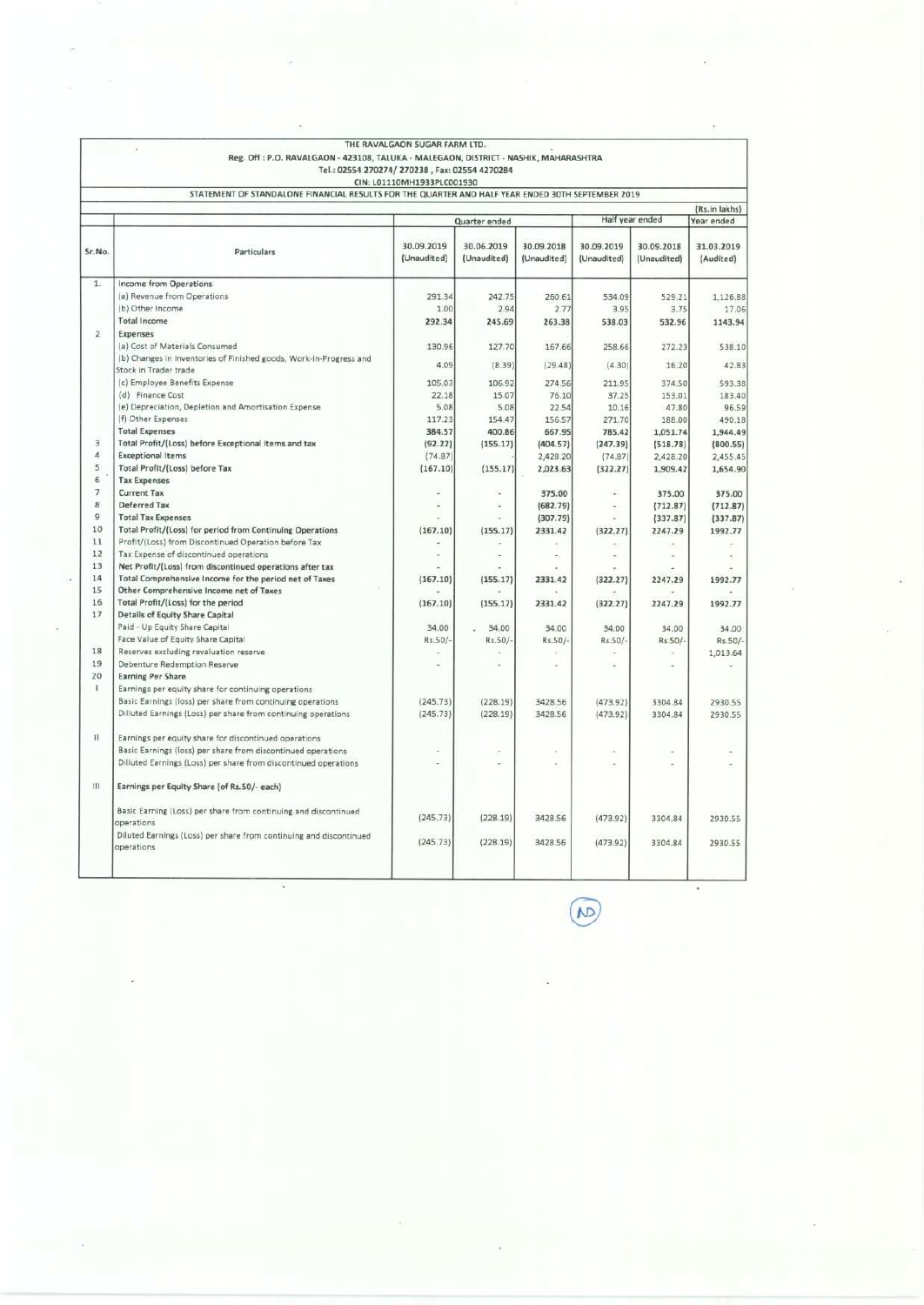- Notes:<br>The above Unaudited standalone financial results have been reviewed by the Audit Committee and taken on record by the Board of Directors at it's meeting held on 12<br>November-19  $\,$   $\,$
- During the quarter ended 30-September-2019 no investor complaints were received and no complaint was pending at the beginning and at the end of the period
- Notes:<br>
The above Unaudited standalone financial results have been reviewed by the Audit<br>
November-19<br>
During the quarter ended 30-September-2019 no investor complaints were receiver<br>
The above results for quarter ended on Notes:<br>
The above Unaudited standalone financial results have been reviewed by the Audit<br>
November-19<br>
During the quarter ended 30-September-2019 no investor complaints were received<br>
The above results for quarter ended on The above results for quarter ended on 30th September, 2019 have been prepared in accordance with the Companies (Indian Accounting Standards) Rules 2015 (Ind.<br>AS), prescribed uder section 133 of the Companies Act, 2013 and  $\overline{a}$
- $\overline{\mathbf{4}}$ Exceptional items during quarter ended 30-September-2019 represents interest paid on Sugar Cane Purchase Tax and previous arrears under Bombay Sales Taxes and<br>Sugar Cane Purchase Tax, under Amnesty scheme declared by the M
- $\overline{\mathsf{s}}$ 'This statement is as per regulation 33 of SEBI (Listing Obligations and Disclosure Requirements) Regulations, 2015
- $\overline{6}$ The company had two reportable segments in the form of sugar and confectionery. But the sugar factory was not operating since FY 2013-14. It was subsequently sold in second quarter of FY 2018-19. In view of these sales, se
- $\overline{7}$ 'The figures of the previous periods quarter/year have been regrouped/rearranged/recasted wherever considered necessary.
- $\overline{8}$ The reconciliation of net profit or loss reported in accordance with Indian GAAP to total comprehensive income in accordance with IND AS is given below:

| Notes:<br>The above Unaudited standalone financial results have been reviewed by the Audit Committee and taken on record by the Board of Directors at it's meeting held on 12-                                                                                                                                                                                                                                                        |                                      |                           |                           |                         |                        |                      |
|---------------------------------------------------------------------------------------------------------------------------------------------------------------------------------------------------------------------------------------------------------------------------------------------------------------------------------------------------------------------------------------------------------------------------------------|--------------------------------------|---------------------------|---------------------------|-------------------------|------------------------|----------------------|
| November-19                                                                                                                                                                                                                                                                                                                                                                                                                           |                                      |                           |                           |                         |                        |                      |
| During the quarter ended 30-September-2019 no investor complaints were received and no complaint was pending at the beginning and at the end of the period.                                                                                                                                                                                                                                                                           |                                      |                           |                           |                         |                        |                      |
| The above results for quarter ended on 30th September, 2019 have been prepared in accordance with the Companies (Indian Accounting Standards) Rules 2015 (Ind<br>AS), prescribed uder section 133 of the Companies Act, 2013 and other recognised accounting practices and policies to the extent applicable. Begining as on 1st April,<br>2017, the Company has first time adopted Ind AS with a transition date of 1st April, 2016. |                                      |                           |                           |                         |                        |                      |
| Exceptional items during quarter ended 30-September-2019 represents interest paid on Sugar Cane Purchase Tax and previous arrears under Bombay Sales Taxes and<br>Sugar Cane Purchase Tax, under Amnesty scheme declared by the Maharashtra Governement.                                                                                                                                                                              |                                      |                           |                           |                         |                        |                      |
| This statement is as per regulation 33 of SEBI (Listing Obligations and Disclosure Requirements) Regulations, 2015                                                                                                                                                                                                                                                                                                                    |                                      |                           |                           |                         |                        |                      |
|                                                                                                                                                                                                                                                                                                                                                                                                                                       |                                      |                           |                           |                         |                        |                      |
| in second quarter of FY 2018-19. Similiarly the candy sugar plant has not been in operation since FY 2004-05 and this was sold during the third quarter of FY 2018-19.<br>In view of these sales, separate segmented results are not given.                                                                                                                                                                                           |                                      |                           |                           |                         |                        |                      |
| The company had two reportable segments in the form of sugar and confectionery. But the sugar factory was not operating since FY 2013-14. It was subsequently sold<br>The figures of the previous periods quarter/year have been regrouped/rearranged/recasted wherever considered necessary.                                                                                                                                         |                                      |                           |                           |                         |                        |                      |
|                                                                                                                                                                                                                                                                                                                                                                                                                                       |                                      |                           |                           |                         |                        |                      |
| The reconciliation of net profit or loss reported in accordance with Indian GAAP to total comprehensive income in accordance with IND AS is given below:                                                                                                                                                                                                                                                                              |                                      | Quarter ended             |                           |                         | Half year ended        | Year ended           |
| Description                                                                                                                                                                                                                                                                                                                                                                                                                           | 30.09.2019<br>(Unaudited)            | 30.06.2019<br>(Unaudited) | 30.09.2018<br>(Unaudited) | 30.09.2019              | 30.09.2018             | 31.03.2019           |
|                                                                                                                                                                                                                                                                                                                                                                                                                                       | (167.10)                             | (155.17)                  | 2331.42                   | (Unaudited)<br>(322.27) | (Unaudited)<br>2247.29 | (Audited)<br>1992.77 |
|                                                                                                                                                                                                                                                                                                                                                                                                                                       | $\sim$                               | ÷                         | ä,                        | s.                      |                        | ÷                    |
|                                                                                                                                                                                                                                                                                                                                                                                                                                       |                                      | $\sim$                    | u,                        | ×                       | $\equiv$               | $\equiv$             |
| Net profit/ loss as per Indian GAAP<br>Add: On account of unwinding of Interest<br>Add: Adjustment on account of constructive obligation<br>Net profit/ loss as per Ind AS                                                                                                                                                                                                                                                            | (167.10)                             | (155.17)                  | 2331.42                   | (322.27)                | 2247.29                | 1992.77              |
| Other comprehensive income (Net of Tax)<br>Total Comprehensive Income/ Loss                                                                                                                                                                                                                                                                                                                                                           | $\overline{\phantom{a}}$<br>(167.10) | $\sim$<br>(155.17)        | $\sim$<br>2331.42         | ×<br>(322.27)           | ç<br>2247.29           | 1992.77              |

 $ATH.5$ Mumbai **inal Doshi inal Doshi inal Doshi inal Doshi inal Doshi inal Doshi inal Doshi inal Doshi inal Doshi inal Dosh** Executive Director

Place: Mumbai<br>Date: 12-Nov-2019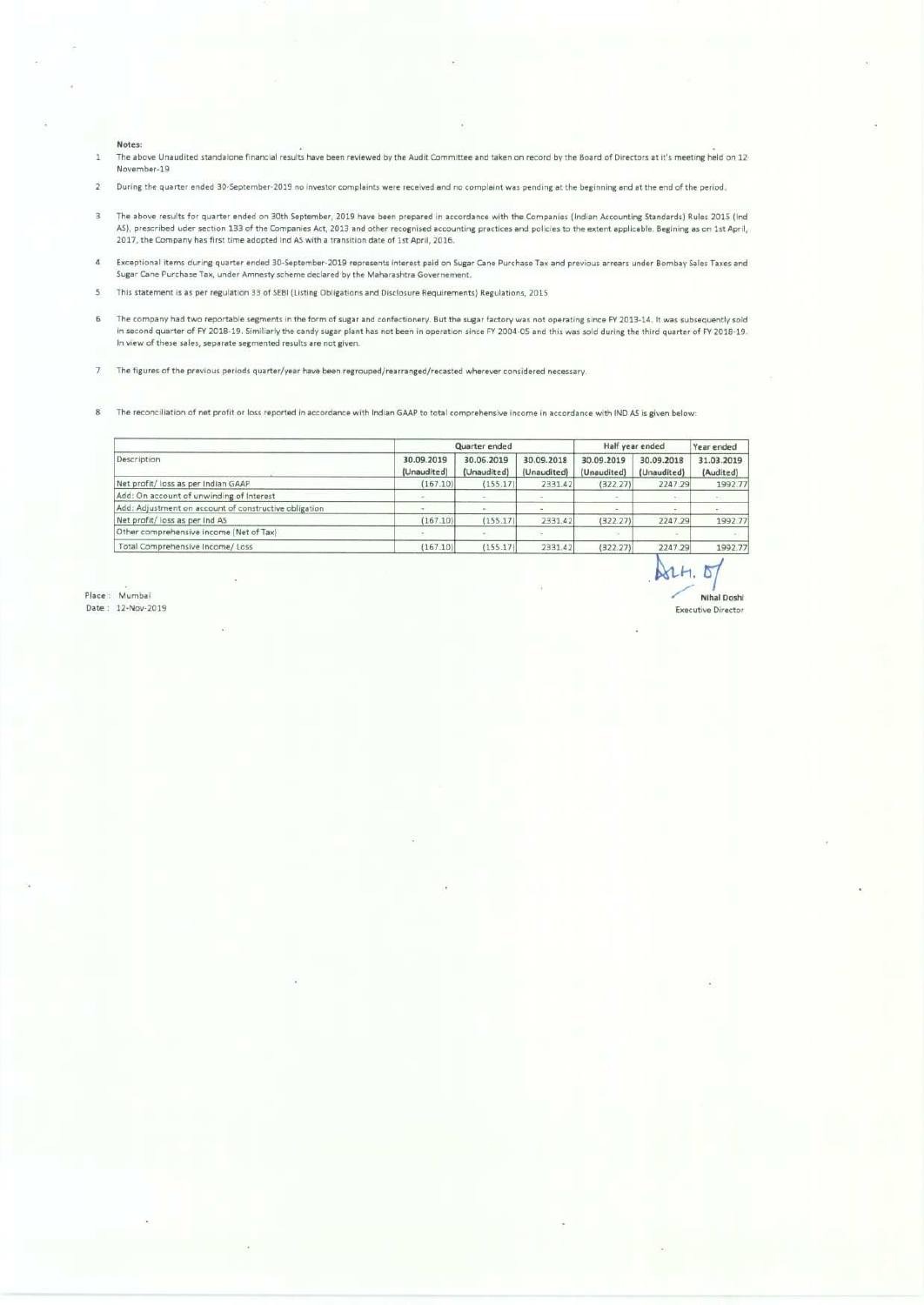|            | (Rs. In Lakhs)                                                                                   |
|------------|--------------------------------------------------------------------------------------------------|
| As at      | As at                                                                                            |
| 30.09.2019 | 31.03.2019                                                                                       |
|            |                                                                                                  |
|            | 1,128.24                                                                                         |
|            |                                                                                                  |
| 27.41      | 27.41                                                                                            |
| 54.00      | 51.12                                                                                            |
| 458.96     | 458.96<br>1,665.73                                                                               |
|            |                                                                                                  |
|            | 308.54                                                                                           |
|            |                                                                                                  |
| 2.09       | 2.09<br>4.77                                                                                     |
| 17.25      | 10.26                                                                                            |
| 55.26      | 54.90<br>45.65                                                                                   |
| 27.75      | 29.26                                                                                            |
| 424.34     | 455.48                                                                                           |
| 2,082.80   | 2,121.21                                                                                         |
|            |                                                                                                  |
|            |                                                                                                  |
|            | 34.00<br>1,013.64                                                                                |
| 725.37     | 1,047.64                                                                                         |
|            |                                                                                                  |
|            |                                                                                                  |
|            | 5.65                                                                                             |
| 7.62       | 7.62                                                                                             |
|            | 13.27                                                                                            |
|            |                                                                                                  |
| 790.40     | 344.23                                                                                           |
| 179.73     | 148.60<br>487.73                                                                                 |
| 79.73      | 79.73                                                                                            |
|            | 1,060.30                                                                                         |
|            |                                                                                                  |
| 1,357.42   | 1,073.57                                                                                         |
| 2,082.80   | 2,121.21                                                                                         |
|            |                                                                                                  |
|            | $\Delta$ 2 $H, E$                                                                                |
|            | Nihal Doshi                                                                                      |
|            | 1,118.08<br>1,658.45<br>275.35<br>0.99<br>45.65<br>34.00<br>691.37<br>7.62<br>299.93<br>1,349.80 |